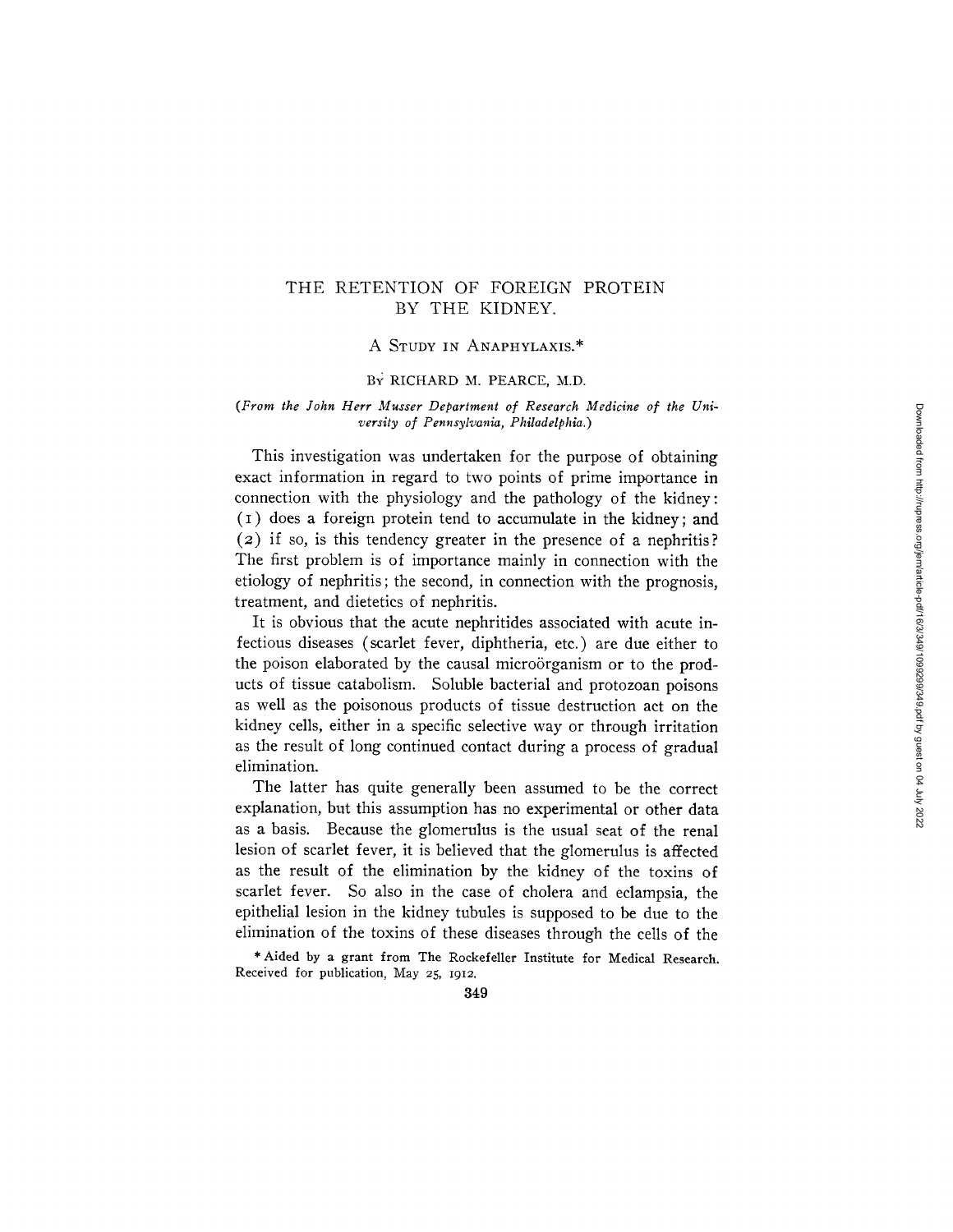tubules. Likewise, in the experimental nephritides, the glomerular lesion due to arsenic and the tubular lesions due to potassium chromate are similarly explained.

On the other hand, it is possible that these various poisons may have a specific selective affinity for certain constituents of the various cells of the kidney, and may be "fixed" as it were in these cells, remaining within them appreciably longer than the period usually required for mere elimination.

The solution of this problem depends, therefore, on some method capable of demonstrating that a foreign protein introduced into the blood-stream is (I) equally distributed in the blood and organs; or  $(2)$  that it is present in greater amount in the kidney than in the blood; or  $(3)$  that it may be demonstrated in the kidney after it has disappeared from the circulating blood. These various possibilities may be tested by a method that is dependent on the phenomenon of anaphylaxis, and the suggestion that these problems could be solved by this method I owe to the papers of Vaughan and his associates<sup>1</sup> on the parenteral introduction of protein, and to the statement of these investigators that a foreign protein (egg-white) may be detected in the kidney of the rabbit after it has disappeared from the circulating blood.

Previously Wells had used the anaphylaxis reaction in the study of alimentary albuminuria, and more recently Van Alstyne and Grant have used it to demonstrate the absorption of albumin from the intestine without digestion. Wells found that guinea pigs can not be sensitized to egg-albumin with the urine of individuals receiving a diet of raw eggs, even when such individuals have an alimentary albuminuria, and concluded that ingested egg-albumin does not pass through the body unchanged, and that the albuminuria under such circumstances is due to the elimination, not of ingested foreign protein, but of serum proteins.

The use of the anaphylaxis reaction to detect foreign protein in the circulating blood or in the organs has been attempted, so far as

<sup>&</sup>lt;sup>1</sup> Vaughan, V. C., Cumming, J. G., and McGlumphy, C. B., The Parenteral Introduction of Proteins, *Ztschr. f. Immunltiitsforsch., Orig.,* IgII, ix, I6; Vaughan, V. C., Curnming, J. G., and Wright, J. H., Protein Fever, *ibid.,* 458.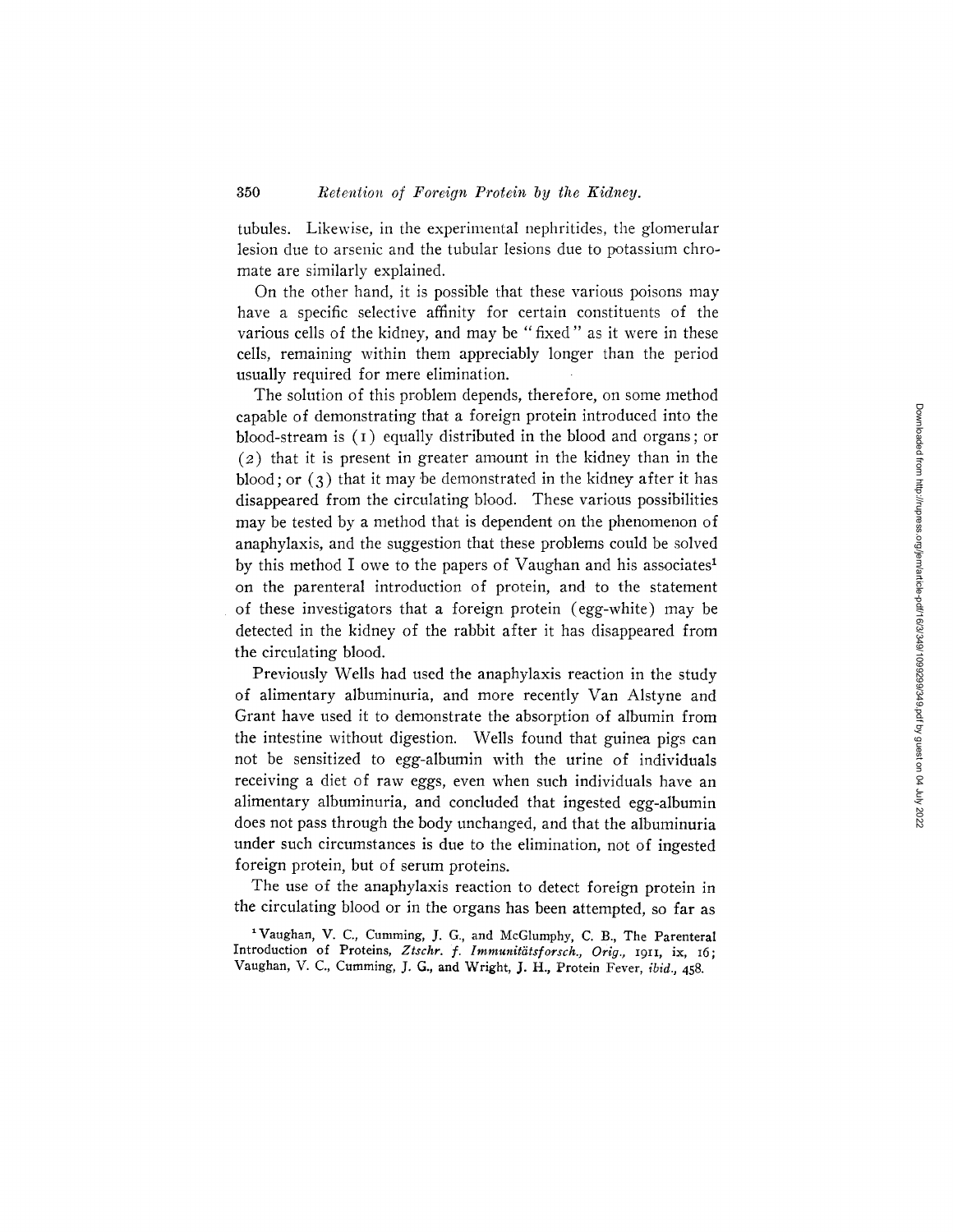I am aware, only by Vaughan and his associates, and by Van Alstyne and Grant.<sup>2</sup>

The latter injected into a vein of a dog 20 c.c. of a mixture of equal parts of egg-albumin and salt solution, and drew blood after one quarter of an hour, and after four, forty-eight, and seventy-two hours. The serum of each of the various samples and the urine collected during the first twenty-four hours were used to sensitize guinea pigs. At a later period an intoxicating injection of egg-albumin caused in each animal the characteristic symptoms of anaphylaxis, these being least marked in the animal sensitized with the serum drawn after seventy-two hours, only moderately severe in the animal receiving the fortyeight hour serum, but severe in all of the others, including the animal that received the urine.

In a second series of experiments Thiry-Vella fistulas were made at various levels of the intestinal canal, egg-albumin was placed in these, and blood was drawn at periods varying from one to three hours. The blood serum thus obtained was injected into guinea pigs and sensitized these animals to egg-albumin. Similar results were obtained with the urine of the first twenty-four hours.

The experiments of Vaughan and his associates may be divided into two groups. In the earlier experiments they used for the sensitization of guinea pigs the blood of rabbits obtained a few hours after the feeding or injection of egg-albumin.

In one experiment they found that one and a half hours after the intravenous injection of egg-albumin (50 c.c. of  $I:I$  solution) the blood failed to sensitize guinea pigs; in a second, failure was noted after two hours; and in a third, after two and a half hours.

In a fourth experiment blood drawn one hour after the injection of eggalbumin sensitized, while that drawn after two, three, and five hours failed to sensitize; on the other hand, all the extracts of brain, kidney, spleen, and liver, made six hours after the injection of egg-white, possessed a sensitizing power which was most marked in the extracts of the kidney and liver.

In a fifth experiment after the egg-white had disappeared from the circulating blood the animal was transfused with one liter of salt solution and samples of fluid were taken from the heart in amounts of 2 c.c. These had the power to sensitize as did also extracts of liver, spleen, and muscle; extracts of brain and kidney failed to sensitize.

In a later communication it was shown that extracts of skin, kidney, brain, liver, spleen, intestine, and stomach from rabbits killed twenty-four and fortyeight hours after intravenous injection of egg-albumin are capable of sensitizing guinea pigs, but that similar extracts from animals killed after seventytwo hours do not have this power. The symptoms of anaphylaxis are, the writers note, most marked in guinea pigs receiving extracts of kidney and spleen.

It was this difference between the results at forty-eight and seventy-two hours and the marked reaction in guinea pigs receiv-

2 Van Alstyne, E. V. N., and Grant, P. A., The Absorption of Albumin without Digestion, *Jour. Med. Research,* I9II, xxv, 399.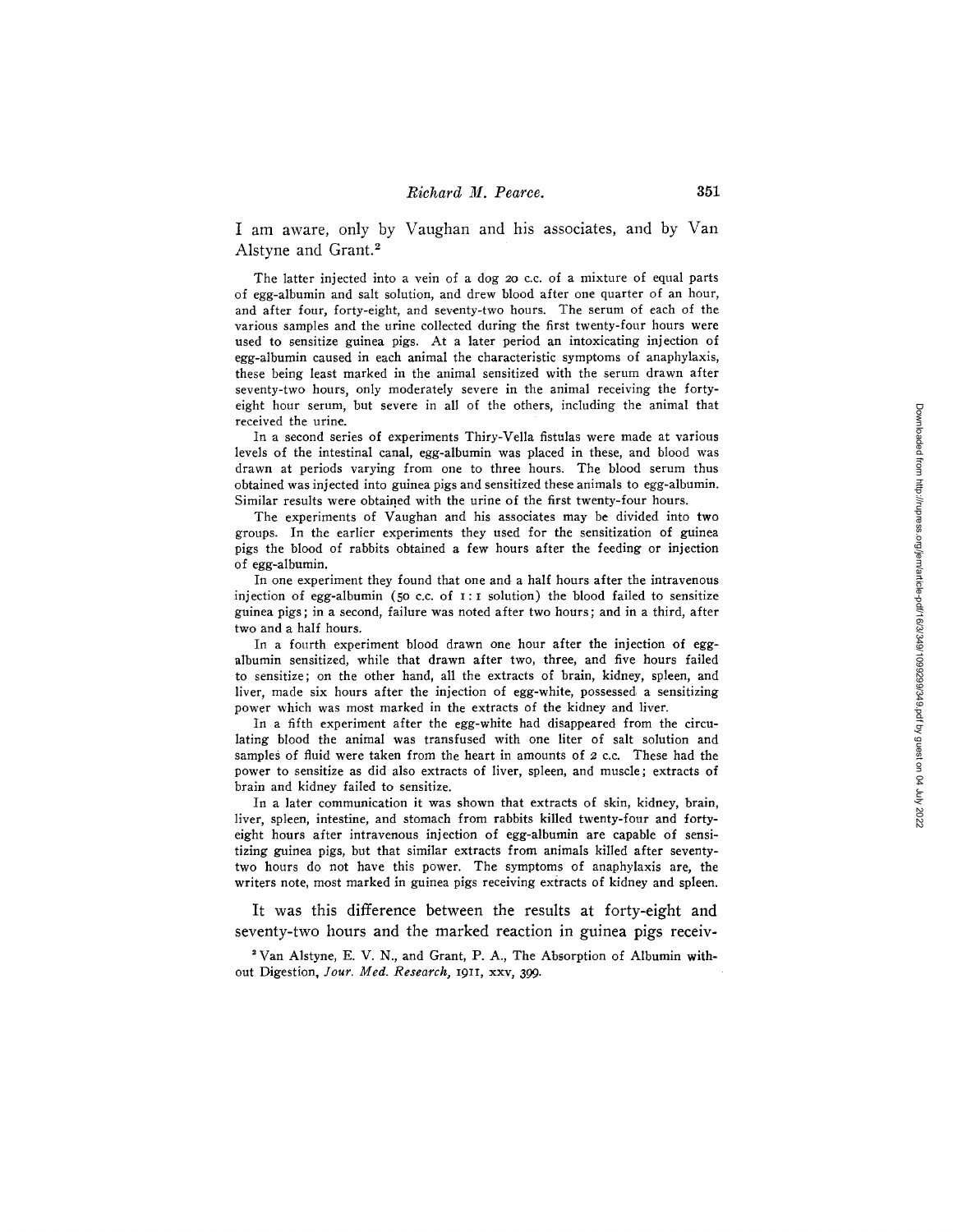ing extracts of the kidney that suggested the use of this method of sensitization for the purposes of the present investigation.

## METHODS.

The usual procedure has been to inject intravenously a group of three, four, or five rabbits with a foreign protein, to chloroform the animals at intervals of twenty-four hours, and then to inject their blood or the extracts of their organs into the peritoneal cavity of guinea pigs. After two or three weeks these guinea pigs received either intravenously or intraperitoneally an injection of the same kind of protein originally injected into the rabbits.

Egg-albumin and horse serum have been the substances used in most of the experiments. The egg-white has been diluted with three parts of physiological salt solution, except in some of the earlier experiments in which a dilution of equal parts was tried; but as this dilution frequently caused sudden death, it was abandoned for the dilution of one part to three. With the latter dilution no immediate ill effects have been seen, though very rarely an animal died on the second or third day after the injection.

All injections of egg-white and serum were made in the ear vein, forty cubic centimeters of diluted egg-albumin (ten cubic centimeters of egg-white) and ten cubic centimeters of undiluted horse serum being the amounts injected. All animals were killed by chloroform except when it was necessary to obtain the blood or to wash the organs with salt solution. Under the latter circumstances, ether anesthesia was always used. Extracts were made by grinding the organs in a mortar with sand, adding twenty cubic centimeters of salt solution, and allowing the mixture to stand at  $33^\circ$  to 35° C. for eighteen to twenty-four hours. The fluid was then removed by centrifugalization. The extracts thus obtained were injected into guinea pigs in amounts of five to eight cubic centimeters, and defibrinated blood in amounts of five cubic centimeters. All extracts for sensitization were injected intraperitoneally.

The intoxicating dose was given in the early experiments both intraperitoneally and intravenously; in the later work, injections were given into the jugular vein only. The amount of egg-white used for an intraperitoneal injection was five cubic centimeters of a 50 per cent. (I to I) dilution, and for intravenous injection four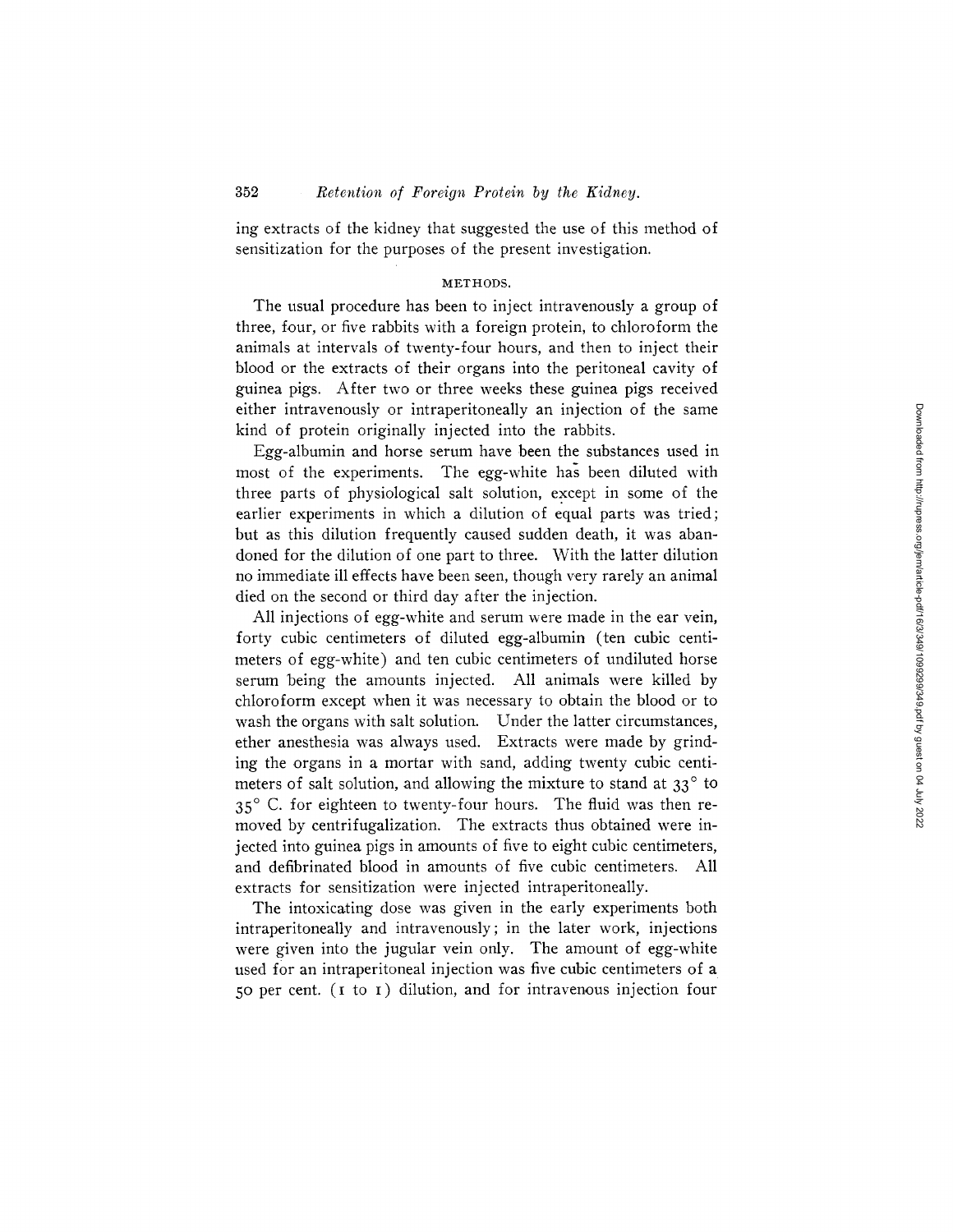cubic centimeters of a 25 per cent. ( $\mathbf{I}$  to 3) dilution. Horse serum was given by these two methods in doses of five cubic centimeters and one to two cubic centimeters respectively.

The varying degrees of sensitization, as presented in the tables, are indicated by the following signs:

 $+ + +$   $+ =$  acute fulminant anaphylaxis with death and typically insufflated lungs at autopsy.

- $+++$  = marked symptoms,-severe respiratory distress, "bucking," convulsions, and prostration, but with eventual recovery.
	- $+ + =$  moderate attack,--spasmodic cough, respiratory distress, "bucking," and a tendency to lie prone.
		- *+ ~ "* scratching," cough, slight "bucking," slight respiratory distress.  $o = no$  effect.

The following table confirms Vaughan's single observation as to the presence of egg-albumin in the kidney twenty-four and fortyeight hours after injection, and its absence (or failure to sensitize)  $\dot{ }$ after seventy-two hours ; it also shows the results of control experiments.

## SERIES I.

## *Egg-White.*

The rabbits were killed one, two, three, and four days after intravenous injection of 10 c.c. of egg-white diluted with salt solution. Guinea pigs received intraperitoneally extracts of the kidneys of each rabbit, and after three weeks had elapsed they received intraperitoneally an intoxicating dose of 5 c.c. of a mixture of equal parts of egg-white and salt solution, or intravenously 4 c.c. of a  $1:3$  dilution.

| No. of animal.         | Extract. | Method of injection. | Result.   |
|------------------------|----------|----------------------|-----------|
| Guinea pig 1           | 24 hrs.  | Intraperitoneal.     | $+++$     |
| Guinea pig 2           | 24 hrs.  | Intravenous.         | $+ + + +$ |
| Guinea pig 3           | 48 hrs.  | Intraperitoneal.     |           |
| Guinea pig 4           | 48 hrs.  | Intravenous.         | $+ +$     |
| Guinea pig 5           | 72 hrs.  | Intraperitoneal.     | $\Omega$  |
| Guinea pig 6           | 72 hrs.  | Intravenous.         | $\Omega$  |
| Guinea pig 7           | o6 hrs.  | Intraperitoneal.     | o         |
| Guinea pig 8           | o6 hrs.  | Intravenous.         | σ         |
| Control 1 <sup>3</sup> |          | Intraperitoneal.     | 0         |
| Control 1              |          | Intravenous.         | ິ         |
| Control 2 <sup>3</sup> |          | Intraperitoneal.     |           |
| Control 2              |          | Intravenous.         | Ω         |
| Control $33$           |          | Intravenous.         |           |

3 Control I. Normal guinea pigs.

Control 2. Guinea pigs that had received, twenty-elght days before, extracts of normal rabbit kidney.

Control 3. A guinea pig that had received, three weeks before, an extract prepared from normal rabbit kidney and I c.c. of egg-white.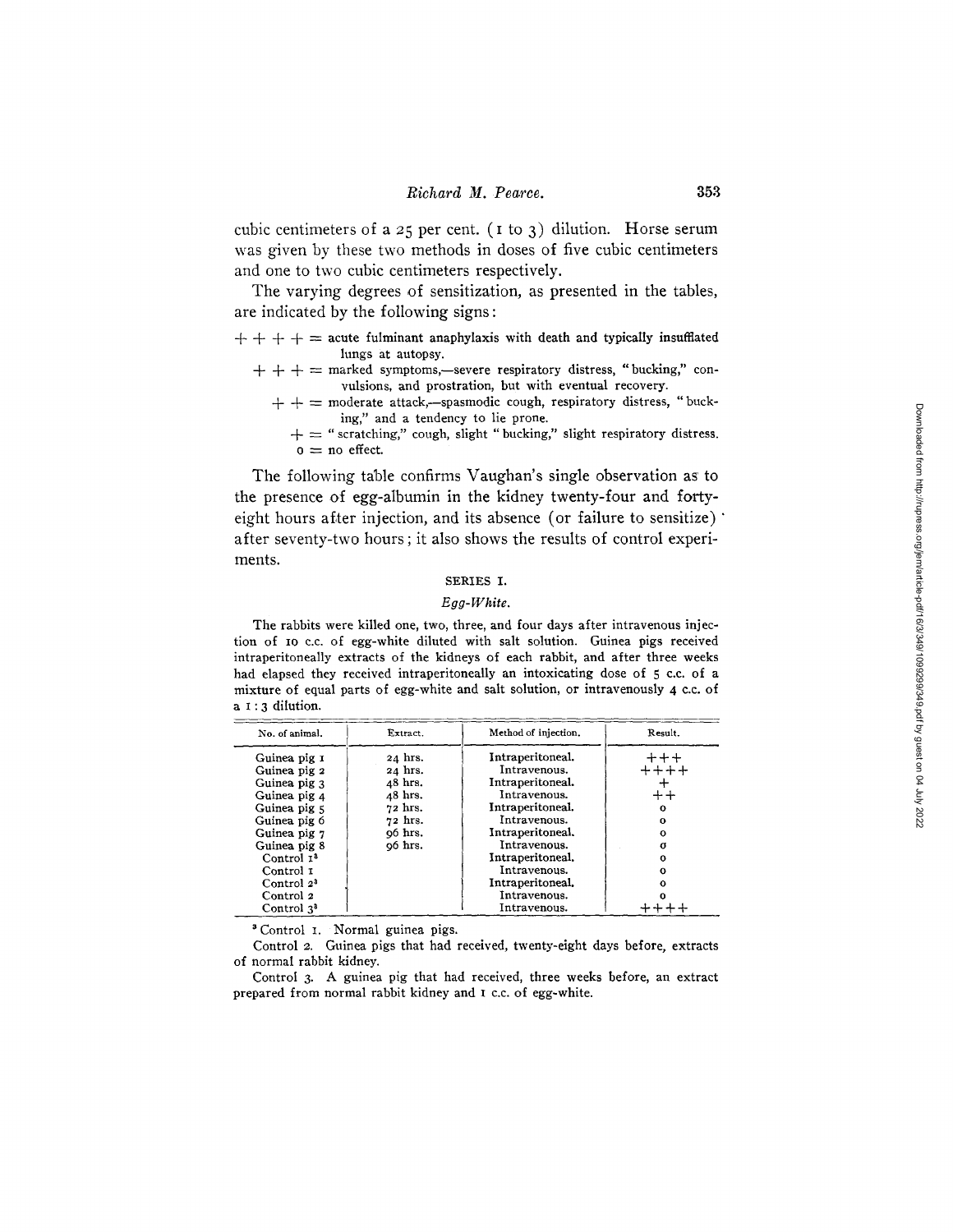## SERIES II.

### *Horse Serum.*

This series is like series I except that horse serum was used instead of egg-white. The rabbits were killed one, two, three, and four days after receiving intravenously Io c.c. of normal horse serum. Extracts of the kidneys of each animal were injected intraperitoneally into guinea pigs, and after three weeks each guinea pig received intravenously 2 c.c. of the same horse serum, or 5 c.c. intraperitoneally.

| No. of animal.                                                                                                                                                                   | Extract.                                                                                | Method of injection.                                                                                                                                                     | Result.                                                       |
|----------------------------------------------------------------------------------------------------------------------------------------------------------------------------------|-----------------------------------------------------------------------------------------|--------------------------------------------------------------------------------------------------------------------------------------------------------------------------|---------------------------------------------------------------|
| Guinea pig 1<br>Guinea pig 2<br>Guinea pig 3<br>Guinea pig 4<br>Guinea pig 5<br>Guinea pig 6<br>Guinea pig 7<br>Control 1 <sup>4</sup><br>Control 2 <sup>4</sup><br>Control $34$ | 24 hrs.<br>24 hrs.<br>48 hrs.<br>$48$ hrs.<br>72 hrs.<br>72 hrs.<br>o <sub>6</sub> hrs. | Intraperitoneal.<br>Intravenous.<br>Intraperitoneal.<br>Intravenous.<br>Intraperitoneal.<br>Intravenous.<br>Intravenous.<br>Intravenous.<br>Intravenous.<br>Intravenous. | $+++$<br>$+ + + +$<br>$+ +$<br>$+++$<br>$+ +$<br>$+++++$<br>Ω |

In series II the kidney extract of the third day still retained power to sensitize.

At this point, it seemed desirable to determine whether bacterial proteins were retained by the kidney in a form capable of sensitizing guinea pigs. The work of others on sensitization to tuberculin and to pneumococcus protein offered some hope of successful results, and, moreover, the use of bacterial proteins, which are factors in the production of nephritis, would, it was obvious, allow more definite conclusions concerning their possible retention in man, than would studies with egg-albumin and horse serum.

Rabbits were therefore given intravenously tuberculin in the form of O. T. bovine,<sup>5</sup> a tuberculin<sup>6</sup> prepared without heating, mallein, $\tau$  mallease, $\delta$  and pneumococcus protein. $\delta$  A vegetable protein, gliadin,<sup>10</sup> was also used.

4Control I. Normal guinea pig.

Control 2. A guinea pig that had received, three weeks before, an extract of normal rabbit kidney.

Control 3. A guinea pig that had received, three weeks before, an extract prepared from normal rabbit kidney and I c.c. of horse serum.

5 Products of the Pennsylvania Live Stock Sanitary Board, procured through Dr. John Reichel.

\*Procured from Dr. John Reichel of H. K. Mulford and Co.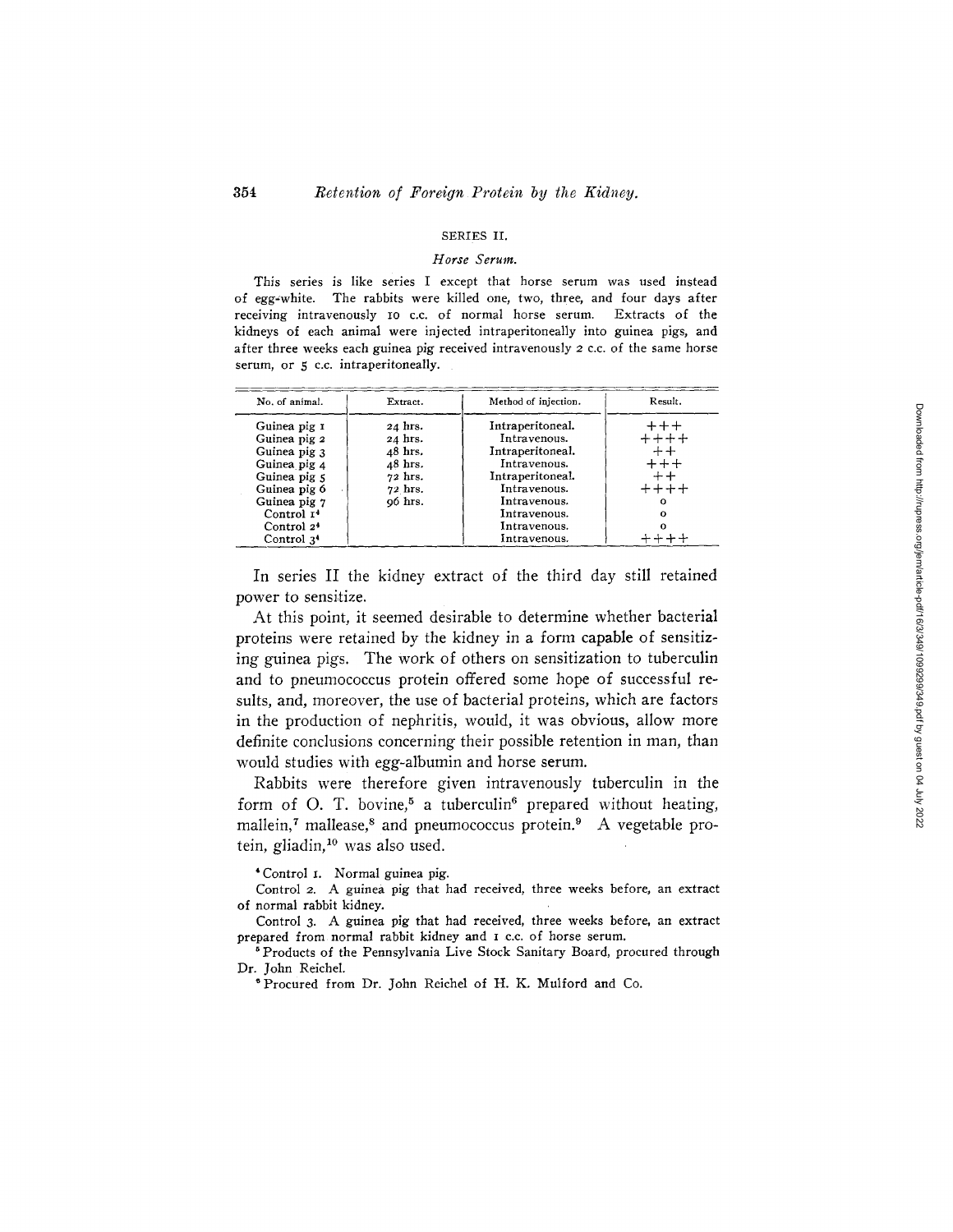Extracts of the kidneys of rabbits which had received respectively twenty-five cubic centimeters of a 2 per cent. solution of gliadin in o.I per cent. sodium hydrate, the protein of six billion pneumoeocci, ten cubic centimeters of tuberculin, and five cubic centimeters each of mallein and mallease, all failed to sensitize guinea pigs to the respective proteins.

The disappointing results of these experiments necessitated a return to the use of egg-albumin and horse serum as the most satisfactory agents to be used in settling the fundamental points of the investigation. The most important of these points was to determine the distribution of the egg-white in the body of the injected rabbit. Does a foreign protein tend to accumulate to a greater extent in the kidney than in other organs, or is it present in the kidney in the same concentration as in other organs ; in other words, is the content of foreign protein of an organ dependent merely upon the amount of the circulating blood present in that organ? This point was determined by the experiments summarized in series III and IV, representing the injection of egg-albumin and horse serum respectively.

#### SERIES III.

### *Comparison of Sensitizing Power of Blood, Liver, and Kidney after the Intravenous Injection of Egg-White.*

Rabbits received IO c.c. of egg-white diluted with 3o c.c. of salt solution, and were killed after twenty-four, forty-eight, and seventy-two hours, respectively. Blood and extracts of liver and kidneys were injected into guinea pigs. After three weeks each guinea pig received intravenously 4 c.c. of a I : 3 egg-white dilution or intraperitoneally 5 c.c. of a I : I dilution.

| Guinea pigs.       | Time.     | Blood. | Liver. | Kidney,         | Mode of injection of<br>intoxicating dose. |
|--------------------|-----------|--------|--------|-----------------|--------------------------------------------|
| Group 1            | 24 hrs.   |        |        | $^{\mathrm{+}}$ | Intraperitoneal.                           |
| Group <sub>2</sub> | 24 hrs.   |        | $+ +$  |                 | Intravenous.                               |
| Group 3            | $48$ hrs. | $+++$  |        | o               | Intraperitoneal.                           |
| Group 4            | 48 hrs.   |        | $r +$  | $\Omega$        | Intravenous.                               |
| Group 5            | 72 hrs.   |        | o      | о               | Intraperitoneal.                           |
| Group 6            | 72 hrs.   |        | o      | о               | Intravenous.                               |

7 Products of the Pennsylvania Live Stock Sanitary Board, procured through Dr. John Reichel.

8 Procured from Dr. John Reichel of H. K. Mulford and Co.

' Prepared by Dr. J. A. Kolmer according to the method of E. C. Rosenow, Pneumococcus Anaphylaxis and Immunity, *Jour. Infect. Dis.,* 1911, ix, 19o.

<sup>10</sup> Product prepared by Drs. T. B. Osborne and H. G. Wells, and obtained through the latter.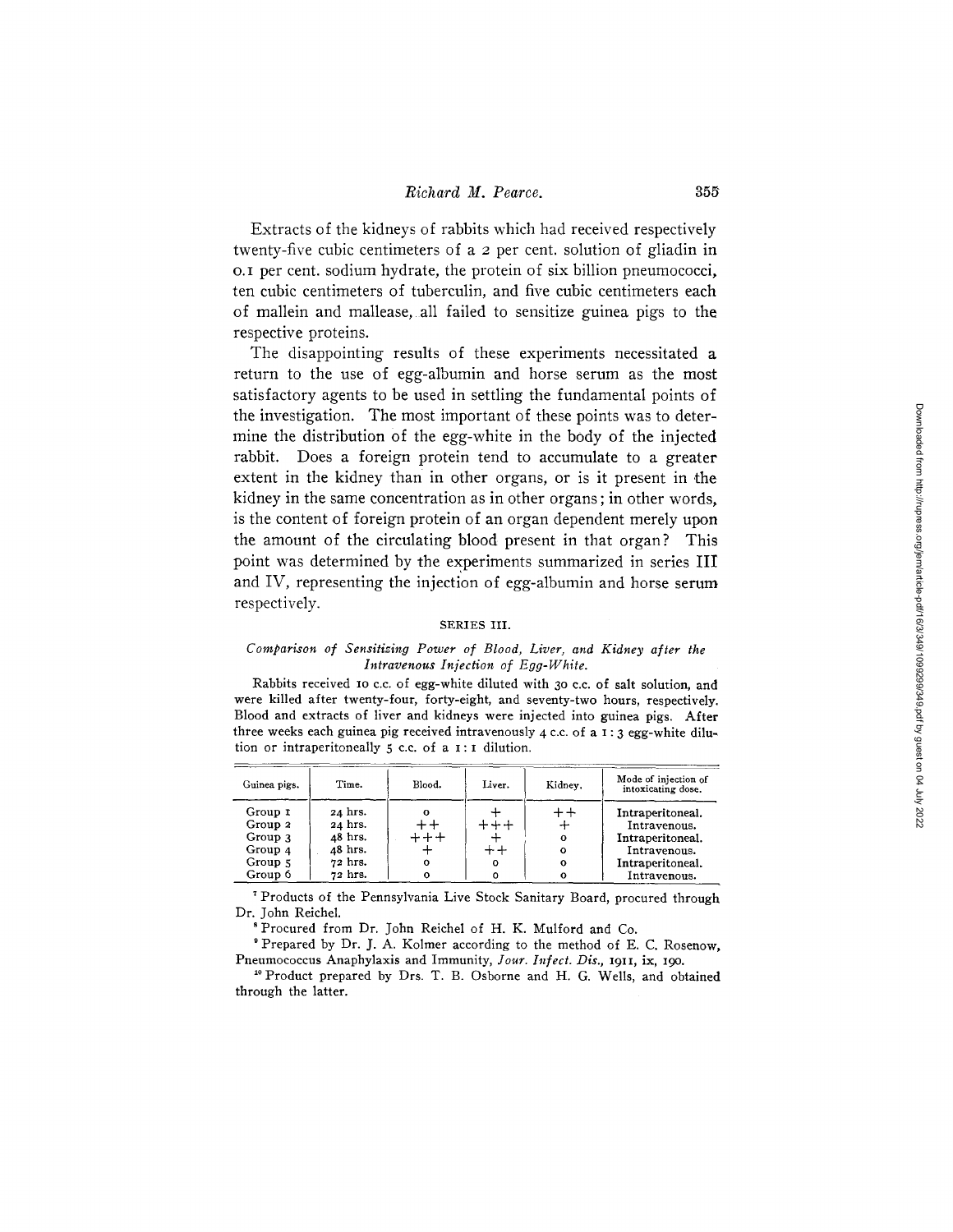## SERIES IV.

The same as series III except that horse serum (Io c.c.) was used instead of egg-white.

| Guinea pigs.                  | Time.                         | Blood.         | Liver. | Kidney. | Mode of injection of<br>intoxicating dose. <sup>11</sup> |
|-------------------------------|-------------------------------|----------------|--------|---------|----------------------------------------------------------|
| Group 1<br>Group 2<br>Group 3 | 24 hrs.<br>48 hrs.<br>72 hrs. | $+ + + +$<br>ᆠ | ᆠ<br>о | $++$    | Intravenous.<br>Intravenous.<br>Intravenous.             |

These experiments give somewhat irregular results, but in general they indicate that sensitization is dependent on the egg-albumin content of the blood rather than on a retention of egg-albumin in the tissues of the organs. The irregularities in both series are difficult to explain, but such irregularities are not infrequent in sensitization experiments.

To settle the question of whether the egg-white was merely present in the blood or whether it was fixed by the cells of the organ, the experiments summarized in series V were undertaken. In these the sensitizing power of the blood of a rabbit was compared with the same power of extracts of the washed and unwashed kidneys.

The method was as follows. Under the ether anesthesia a rabbit was bled from the carotid artery to secure five cubic centimeters of defibrinated blood. The abdomen was then opened, and the vessels of one kidney were ligated, and the other kidney was washed out with about 1,000 cubic centimeters of physiological salt solution through a cannula in the aorta. Guinea pigs were sensitized with the blood from the carotid and with extracts of the two kidneys.

# **SERIES V.**

*Egg-White. Comparison of Sensitizing Power of Blood and of Extracts of Washed and of Unwashed Kidney.* 

| Guinea pigs. | Time.   | Blood.                       | Unwashed<br>kidnev. | Washed kidney. | Mode of injection. |
|--------------|---------|------------------------------|---------------------|----------------|--------------------|
| Group 1      | 24 hrs. | $++++-$                      | $+ + +$             |                | Intravenous.       |
| Group 2      | 48 hrs. | $++++$                       | +++                 |                | Intravenous.       |
| Group 3      | 72 hrs. | $\overline{+}\,\overline{+}$ | ++                  |                | Intravenous.       |
| Group 4      | 06 hrs. | 0                            | $+ +$               |                | Intravenous.       |

<sup>11</sup> In this and in most of the experiments that follow, the intraperitoneal administration of the intoxicating dose was abandoned on account of the more definite results obtained by the intravenous method.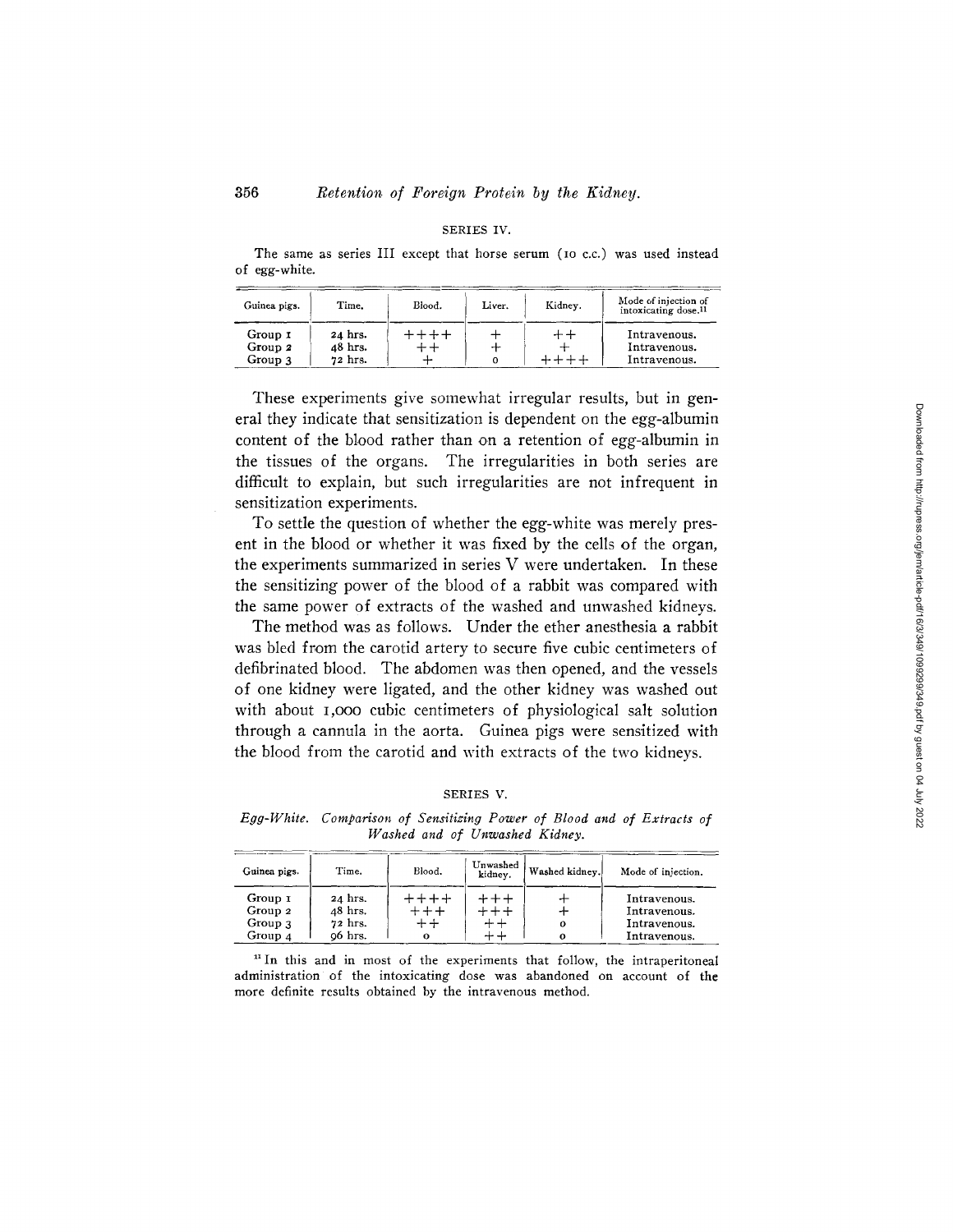# *Richard M. Pearce.* 357

These results are conclusive. In the normal animal the power of sensitization depends on the egg-albumin content of the blood and not upon a peculiar fixation of the foreign protein in the kidney. It does not necessarily follow that the same is true for all protein substances, but these observations tend, nevertheless, to support the view that injury to the kidney by a particular substance is coincident with the period of elimination of that substance by the kidney, and not to a fixation in the parenchymatous cells.

Another problem, however, remained. Is a foreign protein eliminated as readily by the diseased kidney as it is by the normal kidney ? This problem could perhaps have been more exactly solved if the experiments had been made on animals with a chronic renal lesion, but the difficulty of producing the latter with any degree of constancy compelled the use of animals with acute lesions due either to uranium nitrate or to potassium chromate.

The results obtained with three different groups of rabbits suffering from nephritis due to uranium nitrate are combined in the table that follows.

### SERIES VI,

#### *The Sensitizing Power of Kidney Extracts from Animals that Received Egg-Albumin After Developing a Uranium Nephritis.*

Each rabbit received 0.0075 or 0.015 gm. of uranium nitrate subcutaneously. **Twenty-four hours later, when coagulable protein was demonstrable in the urine, each received in the ear vein IO e.e. of egg-albumin diluted with 3o c.e. of salt solution. The other procedures were the same as in the earlier experiments.** 

| No. of animal.                 | Time.               | Mode of injection. | Result.   |
|--------------------------------|---------------------|--------------------|-----------|
| Guinea pig<br><b>I</b>         | 24 hrs.             | Intraperitoneal.   | $+ + +$   |
| Guinea pig<br>$\boldsymbol{2}$ | 24 hrs.             | Intravenous.       | $+ + + +$ |
| Guinea pig 3                   | $48$ hrs.           | Intravenous.       | o         |
| Guinea pig<br>$\overline{4}$   | 48 hrs.             | Intraperitoneal.   | o         |
| Guinea pig                     | $48$ hrs.           | Intravenous.       | ົ         |
| Guinea pig                     | $48$ hrs.           | Intraperitoneal.   | o         |
| Guinea pig 7                   | 48 hrs.             | Intravenous.       | $+ + + +$ |
| Guinea pig<br>- 8              | 72 hrs.             | Intraperitoneal.   | $+ +$     |
| Guinea pig q                   | 72 hrs.             | Intravenous.       | $+++++$   |
| Guinea pig 10                  | 72 hrs.             | Intravenous.       | ++++      |
| Guinea pig 11                  | 72 hrs.             | Intravenous.       | $+++++$   |
| Guinea pig 12                  | 72 hrs.             | Intraperitoneal.   | $\div$    |
| Guinea pig 13                  | 72 hrs.             | Intravenous.       | $++$      |
| Guinea pig 14                  | q6 hrs.             | Intraperitoneal.   | $\Omega$  |
| Guinea pig 15                  | o <sub>6</sub> hrs. | Intravenous.       | o         |
| Guinea pig 16                  | o6 hrs.             | Intravenous.       | o         |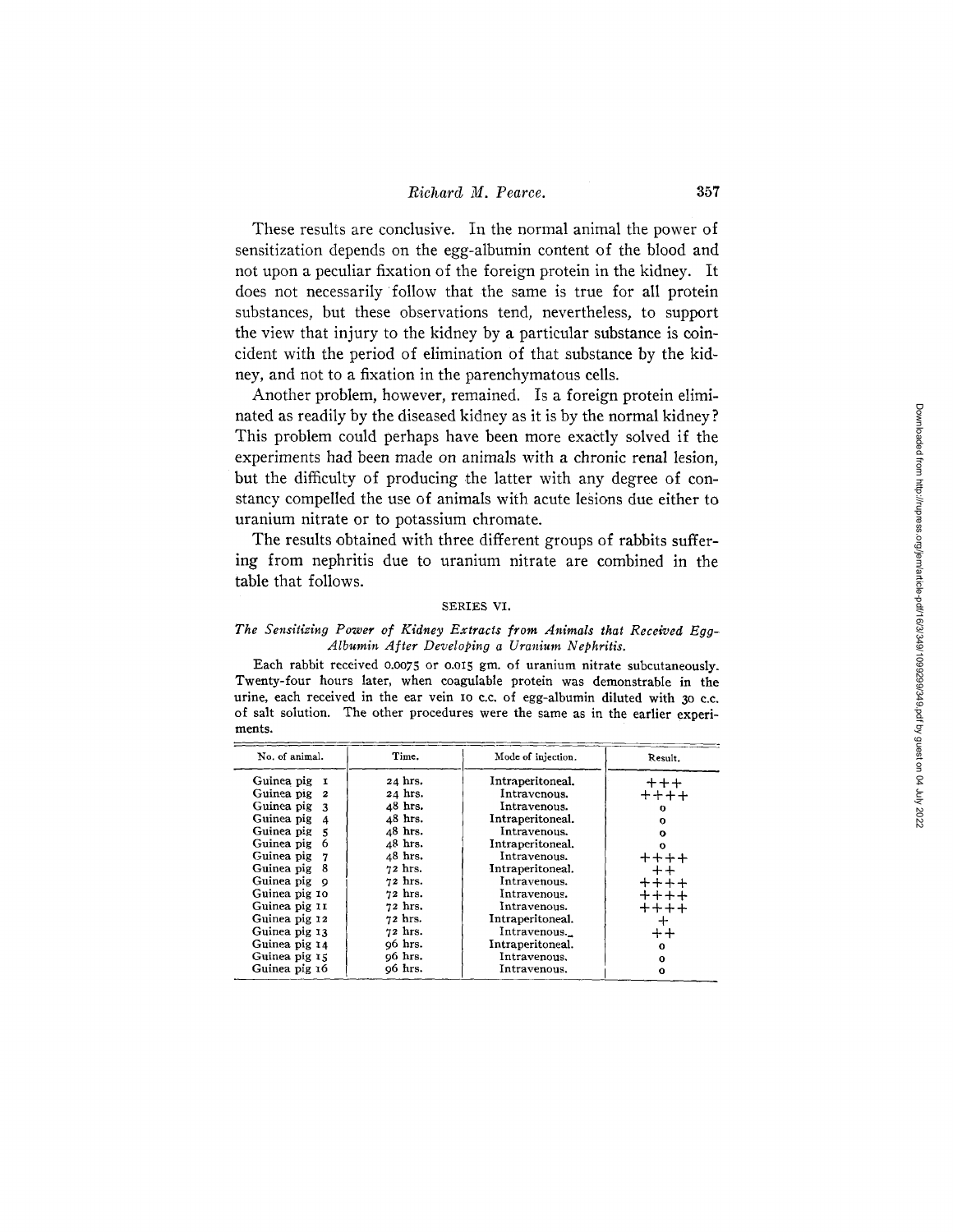# 358 *Retention of Foreign Protein by the Kidney.*

These results are in general similar to those obtained in normal animals, but there is here a greater tendency to sensitization by extracts made as late as the third day (compare series I, III, and V). An acute nephritis due to uranium nitrate apparently lengthens slightly the period during which the kidney (or blood?) may retain a foreign protein. The difference is, however, slight. No explanation is at hand for the curious negative results in four of the five experiments with forty-eight hour extracts.

In another experiment, potassium chromate was used as the renal irritant, and the guinea pigs were sensitized as in series V with blood and with the extracts of washed and unwashed kidneys.

#### SERIES VII.

### *Comparison of Sensitizing Power of Blood and of Extracts of Washed and Unwashed Kidneys from Animals that Received Egg-Albumin After Developing a Chromate Nephritis.*

Each rabbit was injected subcutaneously with 0.3 gm. of potassium chromate, and on the following day, after coagulable protein had been demonstrated in the urine, received in the ear vein io c.c. of egg-white diluted with 3o c.c. of salt solution. Blood was drawn and the extracts of washed and unwashed kidney were made after  $I$ ,  $2$ ,  $3$ ,  $4$ , and  $5$  days. All intoxicating doses were given intravenously.

| Guinea pigs.                                                                   | Time.                                                | Blood.                           | Unwashed kidney.                       | Washed kidney, |
|--------------------------------------------------------------------------------|------------------------------------------------------|----------------------------------|----------------------------------------|----------------|
| Group I<br>Group 2<br>Group 3<br>$\mathbf{r}$<br>Group <sub>4</sub><br>Group 5 | 24 hrs.<br>48 hrs.<br>72 hrs.<br>06 hrs.<br>108 hrs. | $+++++$<br>$++++$<br>$++++$<br>o | $+++++$<br>$+++++$<br>$+ +$<br>$+ + +$ | $+++++$        |

Here we have definite evidence of a persistence of the eggalbumin in the blood, as is shown by the sensitizing power of the blood and of the extracts of unwashed kidney on the fourth day, a period greater by twenty-four to forty-eight hours (series I, III, and V) than that in the normal animal. The discordant result with the unwashed kidney extract of the fifth day cannot be explained, but it is in keeping with the irregular results seen in other series (series III, IV, and VI). These irregularities are due in all probability to the variations in the susceptibility of the guinea pig to sensitization, but may possibly be due, also, to variations in the power of the rabbits to eliminate a foreign protein.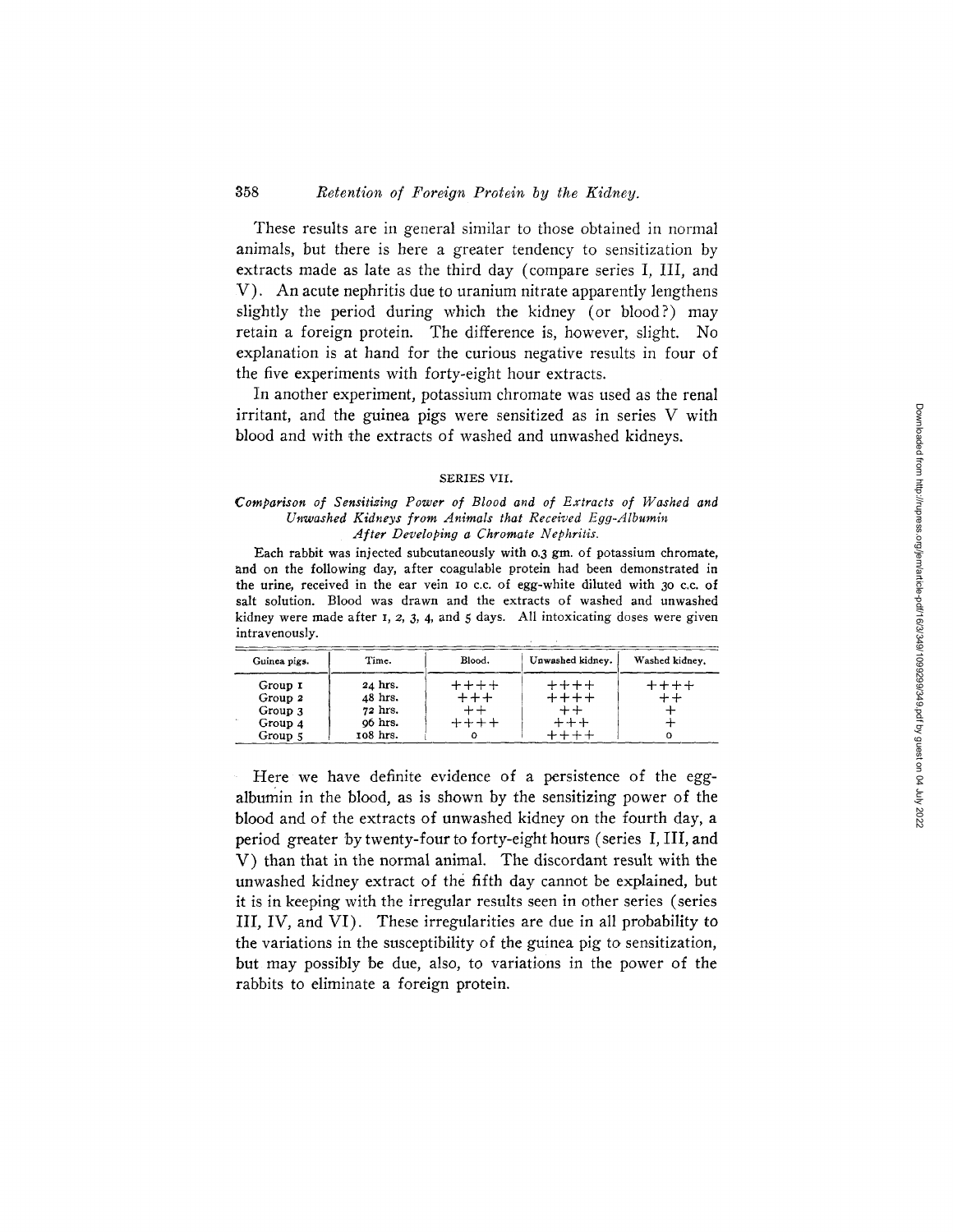# *Richard M. Pearce.* 359

This variation in the results is the one weak point of this investigation. However, the results, in general, agree, and a comparison of normal animals with those having nephritis shows that in nephritis there is a delay in elimination of about twenty-four to forty-eight hours, and this delay is too constant to be due to experimental errors in the method employed.

#### DISCUSSION.

This investigation is based on the assumptions that parenterally introduced protein is removed in part by the kidney unaltered, is in part destroyed (digested?) within the tissues, and that the power of the blood or of an extract of the kidney to sensitize against a certain protein is evidence of the presence of that protein in the blood or kidney used for sensitization. With this goes the assumption that until the protein is completely digested or removed, it is being eliminated by the kidney, and that therefore the period of its persistence in the kidney can be determined by sensitization tests. That the egg-albumin is actually eliminated by the kidney and occurs in the urine in a form and in sufficient amount to sensitize guinea pigs is shown by the following experiment.

Ten c.c. of egg-albumin diluted with o.85 per cent. salt solution were injected into the ear vein of a rabbit and six hours later the urine of the animal was obtained by catheterization. Each of three guinea pigs received 2 c.c. of this urine intraperitoneally. After twenty-four hours the rabbit was again catheterized and the same amount of urine was injected into each of a group of three guinea pigs. Nine days later one guinea pig of each group received in the jugular vein I c.c. of egg-albumin diluted with salt solution. The disturbance which resulted was of slight severity and of doubtful significance. At the end of three weeks, however, a similar treatment of the four remaining guinea pigs resulted in typical symptoms and the death of all the animals. On autopsy they showed the characteristic lungs of anaphylaxis. There can be no doubt, therefore, that in the rabbit the intravenous introduction of egg-albumin is followed by its elimination by the kidney in a form capable of causing sensitization. No attempt has been made to determine how long the sensitizing power of the urine persists.

From other experiments, however, there is considerable evidence that the larger part of the injected egg-albumin is eliminated with the urine during the first forty-eight hours after injection. Thus, in the urine of the first day, and to some extent in that of the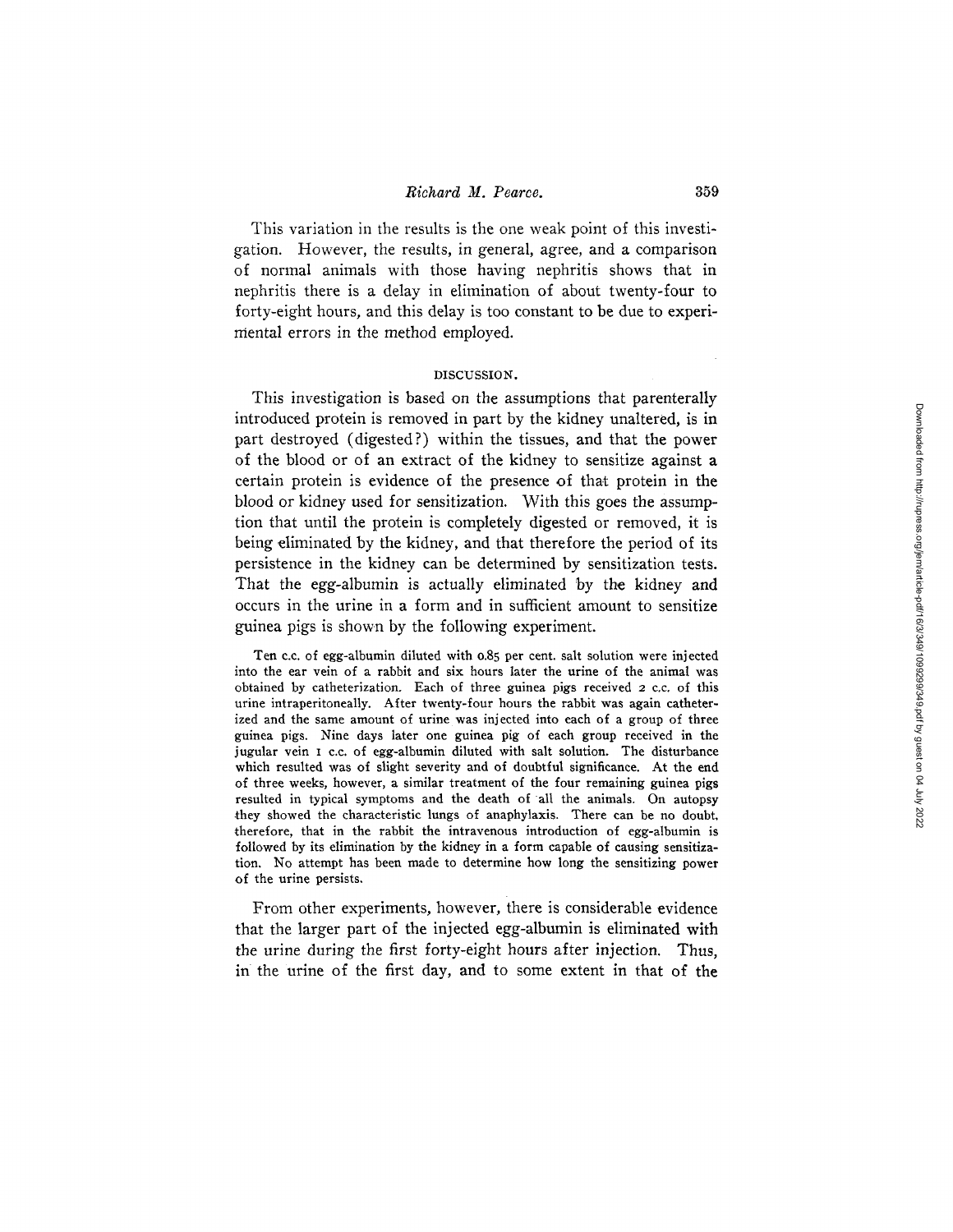# 360 *Retention of Foreign Protein by the Kidney.*

second day, there appears on heating either a solid clot or a heavy, coarse, flocculent precipitate which settles rapidly and is quite different from the fine, granular, slowly settling precipitate of the serum proteins of nephritis. After forty-eight hours little or no precipitate is obtained. The possibility that the coagulable protein is in part composed of native serum albumin cannot be denied, but the prompt disappearance of coagulable protein after forty-eight hours is not characteristic of any known acute experimental nephritis giving so large a precipitate in the first twenty-four hours. As normal urine has the power through its non-coagulable protein content, according to Wells and others, to sensitize guinea pigs to serum proteins, the anaphylaxis reaction for such proteins cannot be used as a differential control and has, therefore, not been attempted in this investigation.

It has been assumed, therefore, that most of the coagulable nitrogen of the urine after intravenous injection of egg-albumin is indeed egg-albumin, and in order to determine the rate of its elimination, for comparison with the sensitization tests, determinations of the total nitrogen of the egg-white mixture injected, and of the coagulable protein of the urine, have been made. The following experiment is illustrative.

It is impossible to say that the coagulable protein of the urine does not contain serum protein, but its prompt decrease after fortyeight hours favors the supposition that it is mainly egg-albumin.

On April 26, I912, a rabbit received in the ear vein 40 c.c. of a I:3 mixture of egg-albumin. The nitrogen of 40 c.c. of this mixture, as estimated by the Kjeldahl method, was 0.191 gm.

Nitrogen in coagulable protein of urine of the first period of 20 hrs... 0.096 gm. Nitrogen in coagulable protein of urine of the second period of 28 hrs. 0.0441 gm. Nitrogen in coagulable protein of urine of the third period of 24 hrs.. 0.0054 gm. Nitrogen in coagulable protein of urine of the fourth period of 24 hrs. 0.005 gm. Other observations follow:

I. Total nitrogen in 40 c.c. of egg-white dilution (10 c.c. egg-white). 0.178 gm. Nitrogen in coagulable protein of urine of the first  $48$  hrs......... 0.094 gm. Nitrogen in coagulable protein of urine of the second  $48$  hrs...... 0.017 gm. II, Total nitrogen in 40 e.c. of egg-white dilution ................... *o.I77* gin.

Nitrogen in coagulable protein of urine of the first  $48$  hrs......... 0.106 gm. Nitrogen in coagulable protein of urine of the second  $48$  hrs...... 0.004 gm.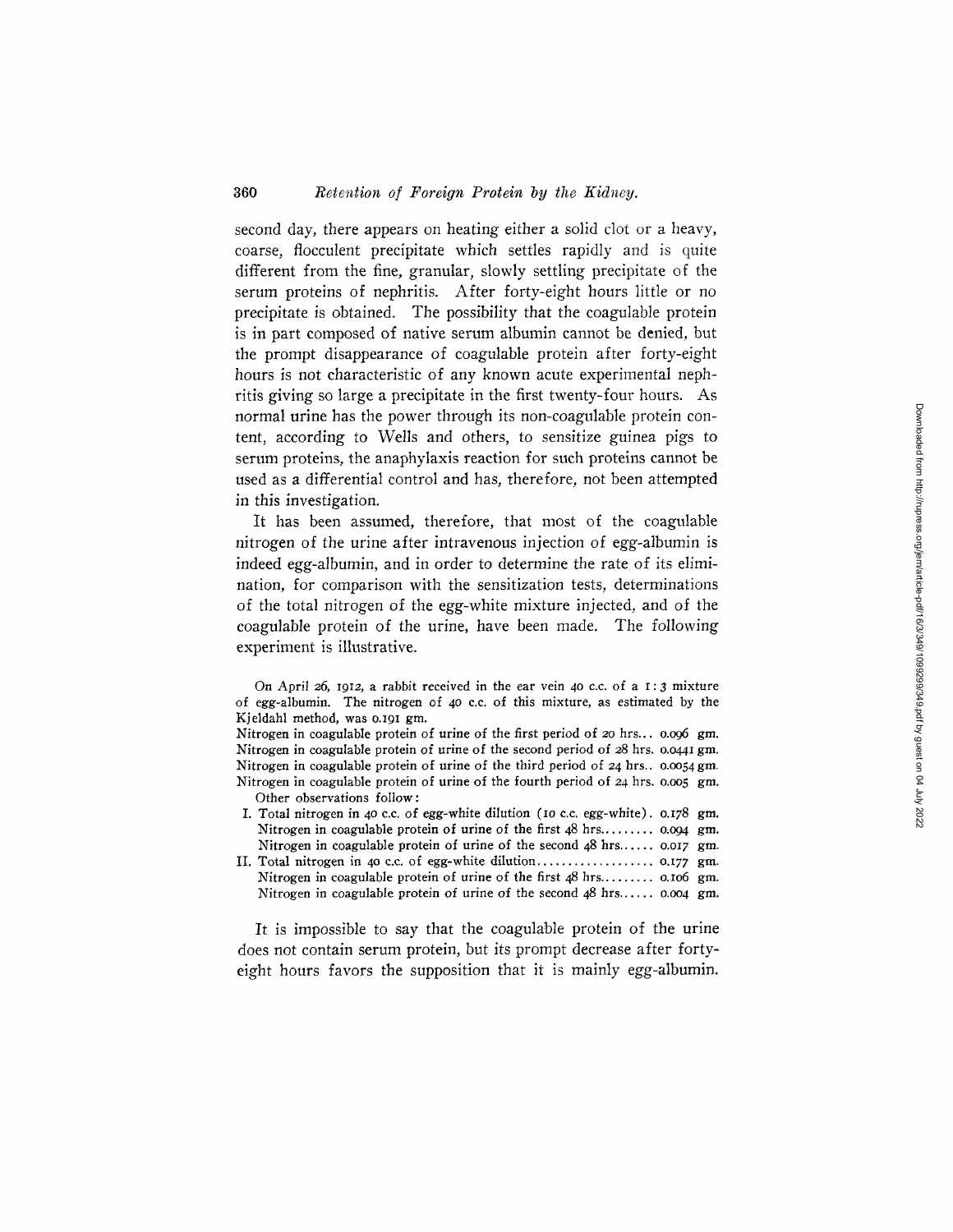If this interpretation is correct, considerably more than half is eliminated within forty-eight hours and only very small amounts during the third and fourth days; the remainder is, presumably, digested or otherwise changed in the animal tissues. Thus the evidence concerning the elimination of egg-white obtained in this way supports the results of the sensitization experiments, for the stronger anaphylaxis was always obtained with the first and second day extracts, and the weaker reactions and the failures with extracts representing later periods.

In connection with the question of possible sources of error in these experiments another question arises--that of the effect of foreign protein on the normal kidney. If egg-albumin is toxic to the cells of the kidney, the experiments here described as demonstrating elimination in normal animals are really experiments on animals with injured kidneys. Vaughan, it may be remembered, believes that the kidneys of animals receiving egg-white are seriously injured. In the present investigation histological examination of the kidney was made only when an animal died before the regular period set for making extracts. In several instances a definite exudate about the glomerular tuft, markedly distending Bowman's capsule, has been seen. Whether this represents an exudate of serum albumin or of the foreign egg-albumin coagulated by the fixing agent we have found no means of determining. The prompt disappearance (after forty-eight to seventy-two hours) of coagulable protein from the urine has, however, seemed to indicate that the kidney is not seriously injured by a single injection and that the fine granular precipitate in the glomerular spaces is, therefore, in all probability egg-albumin.

## SUM MARY.

Extracts of the kidneys of normal rabbits prepared one, two, three, and four days after the intravenous injection of egg-albumin and horse serum have the power to sensitize guinea pigs to a second injection of these proteins. The sensitization by first and second day extracts was constant and intense, that by the third day extracts was less marked and sometimes was not evident, and that by the fourth day extracts was only occasional, and when present was always weak.